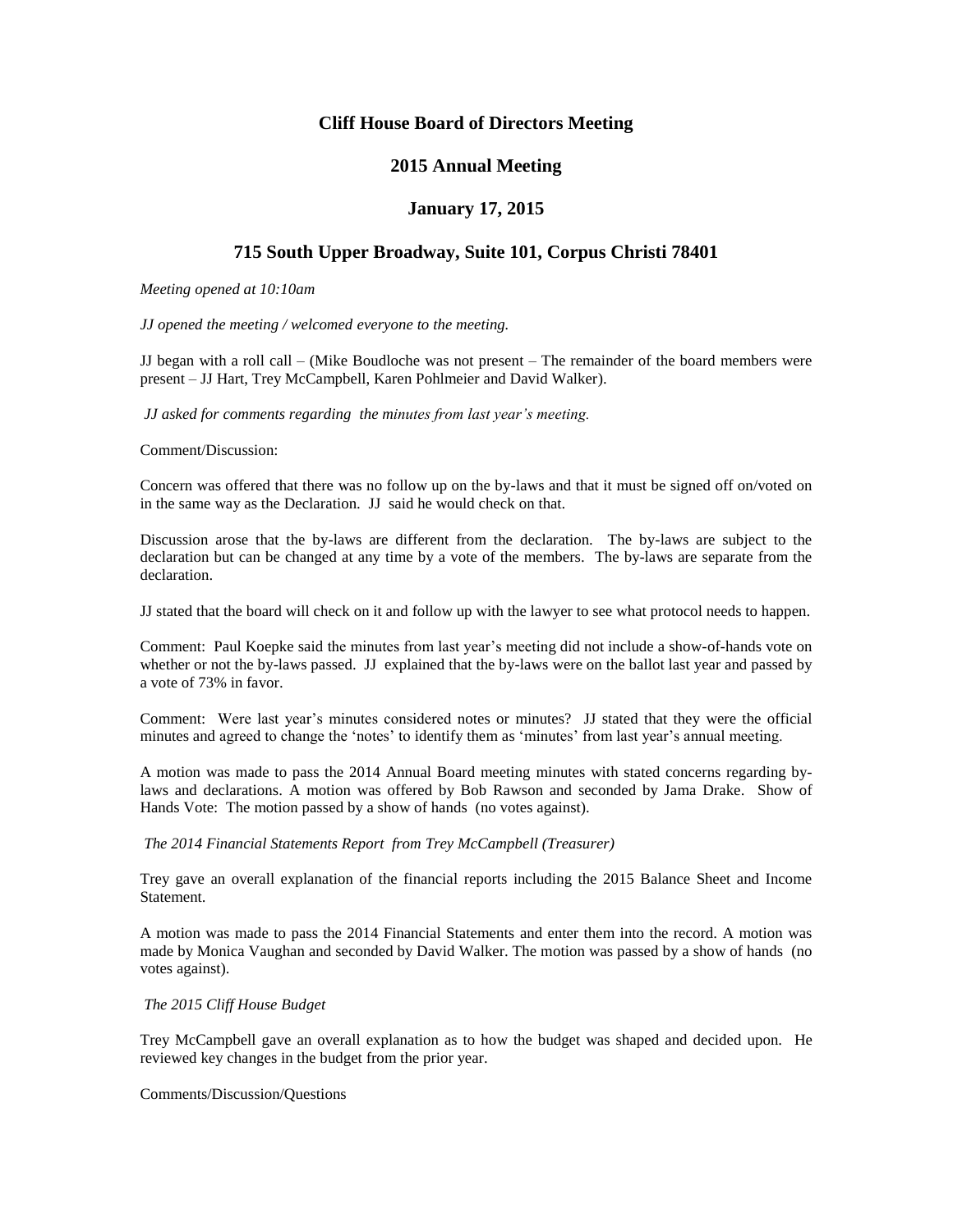Did you anticipate increase operations cost? JJ stated that the operations cost did not include the exterior brick loan.

It was clarified that 2015 is the year that we will pay off our Frost Bank loan – and in 2016 the reserves can be built back up.

Question: What is the plan for the elevators?

JJ stated that it will cost approximately \$100k to fix the elevators. There is an option to finance that cost, but the board did not want to burden the residents with the extra cost right now. Discussion arose about the elevators needing to be fixed.

JJ mentioned that the board is finding out what the residents want to spend money on. A 3 cent increase per resident would pay for the elevators over the next five years. Would the residents be willing to increase their dues to pay for that cost?

The general feedback was that the residents would be willing to raise their dues to make sure that they feel safe and not inconvenienced with elevators that could break down.

A question arose regarding the Frost note. Was it just to cover the roof? JJ said yes – and it was confirmed (originally it was partly for AC and the roof was rolled in and refinanced).

A motion was made to pass the 2015 Cliff House Budget The motion was made by David Walker and seconded by Karen Pohlmeier. The motion was passed by a show of hands (no votes against).

#### *Assessment for External Brick Repairs*

JJ gave an overview of the need of this assessment. He explained that this is a high priority due to the compromised structure of the building. The board is obligated to follow-up. A firm was hired with the members consent to study the problem. The board has kept members updated via email as to the progress that was being made. A report was also drawn up and sent out. The urgent priorities are:

Southeast corner – Should be done within one to two years (urgent). North corner – This could be delayed for a while, but is still priority #2.

If both priorities are done together, there would be an approximate savings of \$35k. However, based on feedback received from the tenants, many would be interested in doing priority 1 and waiting on priority #2. The options of approving only priority #1 or approving priority #1 and #2 are on the ballots.

#### Comment/Question/Discussion

The option of "cutting out the middle man" was brought up. Is there added value to having a project manager? JJ said that the board will look into that. JJ commented that he would feel more comfortable having the work overseen by a professional (referring to AGCM).

A question arose about liability. Who can be held responsible if the brick repairs are not done and something bad occurs? JJ responded that he believed that everyone in the building could be held responsible if such events occur.

Jama Drake took the floor and described her recent visit to the apartment complex next door to The Cliff House. She described the amenities in that building and suggested that The Cliff House should be always striving to keep our building attractive to potential buyers/renters.

A comment was made that, regardless of whether the repairs are approved or not, owners who are trying to sell a unit have a duty to disclose what is wrong with the unit/building.